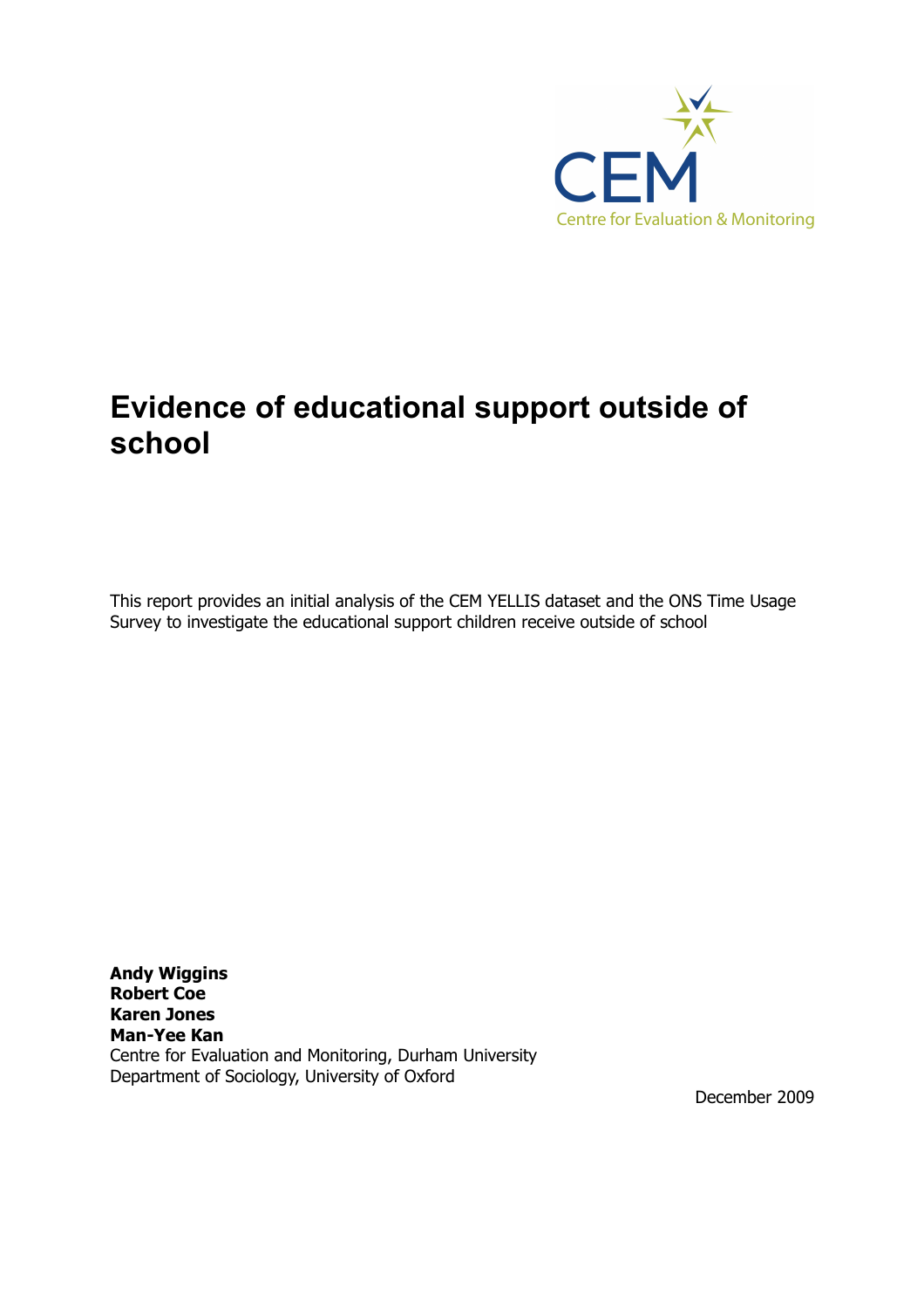# **Introduction**

The aim of this report is to bring together data from two sources, from the Centre for Evaluation and Monitoring (CEM) at Durham University and the ONS (Office for National Statistics) UK 2000 Time Use Survey, to explore the issue of the educational support children receive outside of their normal school day. We are particularly interested in how this support varies in according to parental occupation and parental educational attainment.

The CEM data were taken from YELLIS (Year 11 Information System) and involved 23,000 students in 160 schools completing a survey at school in 2007. The ONS data was from the UK 2000 Time Use Survey completed by 1000 students and their parents in 2000. (See appendix for further information).

## **Key findings**

We first discuss the CEM data on students reading for pleasure by parental occupational and educational levels, and then look at homework. We then examine a composite indicator which brings in a number of other variables from the YELLIS dataset. We next look at the ONS data, firstly in terms of the relationship between parental occupational and educational levels and reading, and secondly with regard to homework.

## *CEM Data*

## *Reading for pleasure*

Students were asked whether they read for pleasure<sup>[1](#page-1-0)</sup>, and we have reported this in tables 1 and 2 with respect to their parents' occupation and educational levels.

## **Table 1: Read for pleasure and parental occupation**

|            | Father Mother |
|------------|---------------|
| 70%        | 66%           |
| <b>71%</b> | 70%           |
| 67%        | 67%           |
| 74%        | 72%           |
| 76%        | 76%           |
| 81%        | 78%           |
|            |               |

<span id="page-1-0"></span> $1$  We have reported the inverse of those that said they never read for pleasure during weekday evenings (ie. they do some reading for pleasure).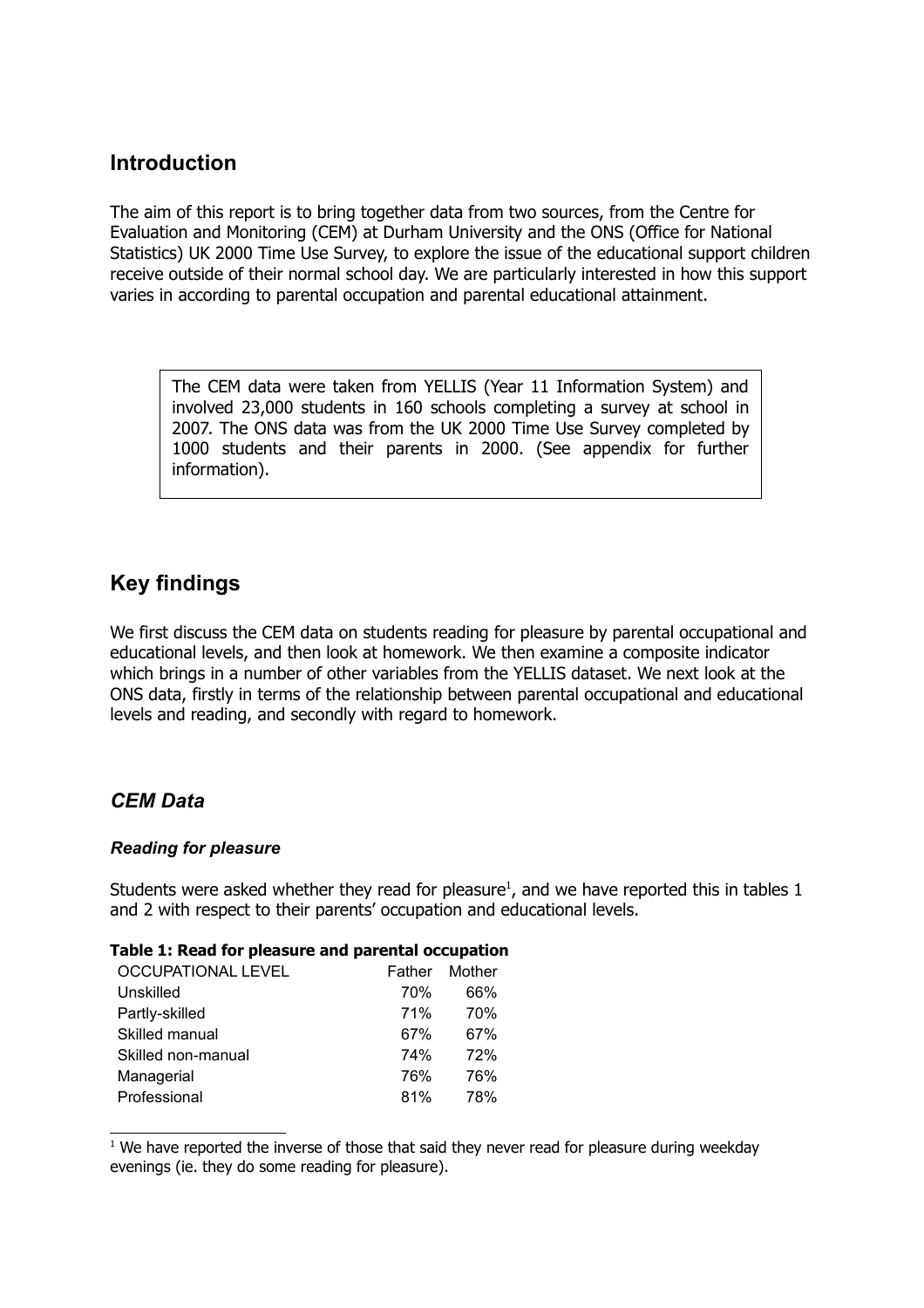

## **Table 2:Read for pleasure and parental education**

| <b>EDUCATIONAL LEVEL</b>      | Father | Mother     |
|-------------------------------|--------|------------|
| Little or no formal education |        | 61%<br>65% |
| Minimum school leaving age    |        | 68%<br>66% |
| 'O' levels (GCSE) or similar  |        | 75%<br>73% |
| College / A level courses     |        | 73%<br>75% |
| University / Higher education |        | 84%<br>82% |



The message from this data is quite clear in that both parental occupation<sup>[2](#page-2-0)</sup> and educational level are closely associated with children's reading for pleasure, although the relationship is

<span id="page-2-0"></span> $2$  We have not reported any parents classified as 'unemployed' as there may be many reasons why parents might be classed unemployed which would not have a bearing on the issues considered in this paper – for example, a mother taking a career break to look after children.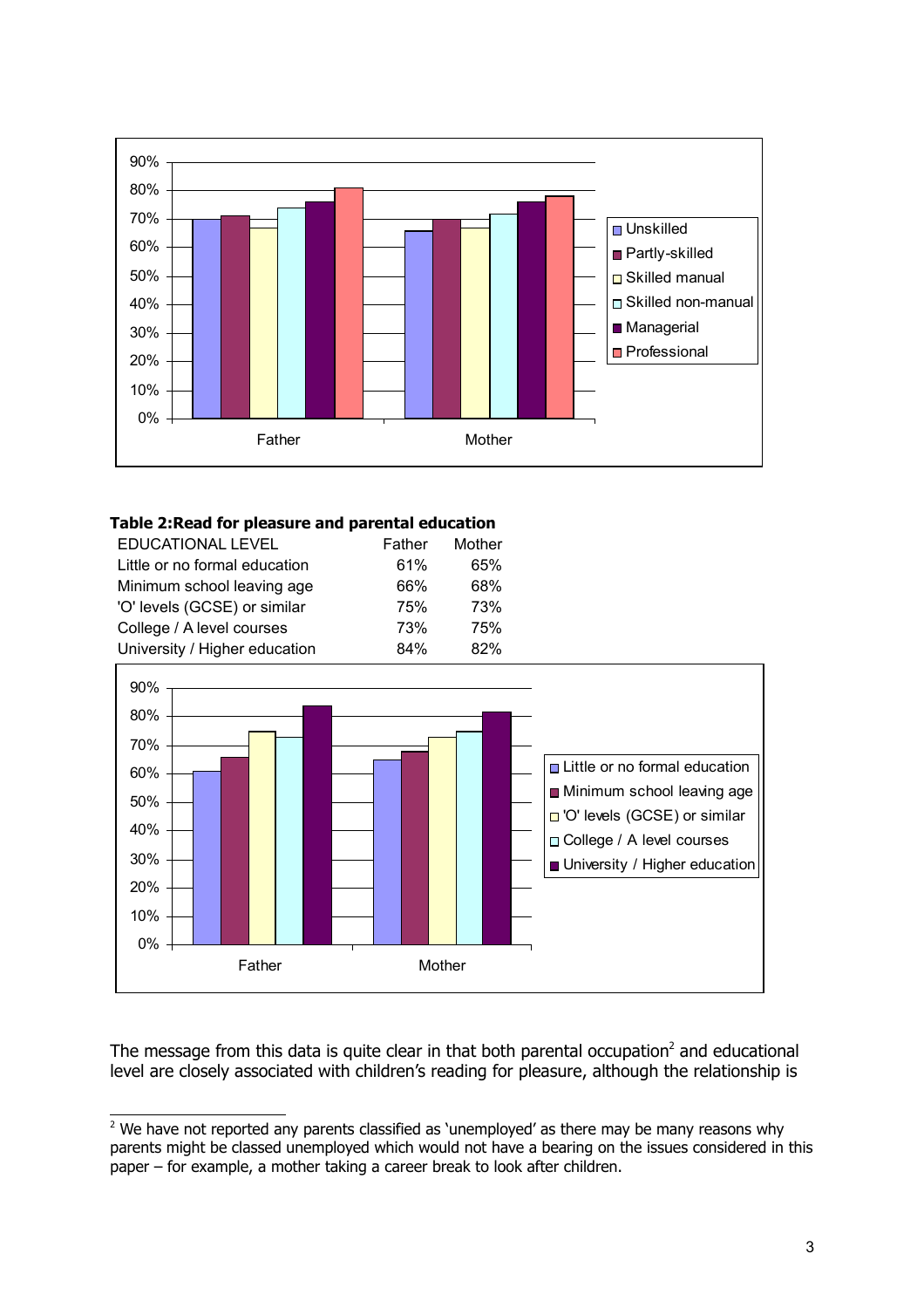more pronounced for parental education levels. Moreover there is very little difference between the relationship with the mother or father's occupation or educational level.

#### *Homework*

Students were asked a number of questions about homework for English and Maths. We found very little difference between the responses for these two subjects, and have therefore combined the scales to give a general homework scale. Students could choose from five responses: 'Almost none is set', 'I skips most or all of it', 'I do all of it', and 'I sometimes, do extra work, 'I often do extra work'. The final two responses have been combined.

| Table 3: Response to homework and parental occupation |  |  |
|-------------------------------------------------------|--|--|
|-------------------------------------------------------|--|--|

| OCCUPATIONAL LEVEL | None Set | Sometimes Skip | All Done | Extra Done |
|--------------------|----------|----------------|----------|------------|
| Unskilled          | 23%      | 19%            | 49%      | 9%         |
| Partly-skilled     | 22%      | 17%            | 52%      | 9%         |
| Skilled manual     | 21%      | 19%            | 52%      | 9%         |
| Skilled non-manual | 17%      | 16%            | 58%      | 10%        |
| Managerial         | 14%      | 15%            | 60%      | 11%        |
| Professional       | 12%      | 14%            | 61%      | 13%        |



#### **Table 4: Response to homework and parental education**

| EDUCATIONAL LEVEL             | None Set | Sometimes Skip | All Done | Extra Done |
|-------------------------------|----------|----------------|----------|------------|
| Little or no formal education | 34%      | 22%            | 44%      | 8%         |
| Minimum school leaving age    | 23%      | 18%            | 53%      | 6%         |
| 'O' levels or similar         | 18%      | 16%            | 59%      | 7%         |
| College course                | 22%      | 15%            | 58%      | 7%         |
| University / Higher education | 10%      | 14%            | 63%      | 9%         |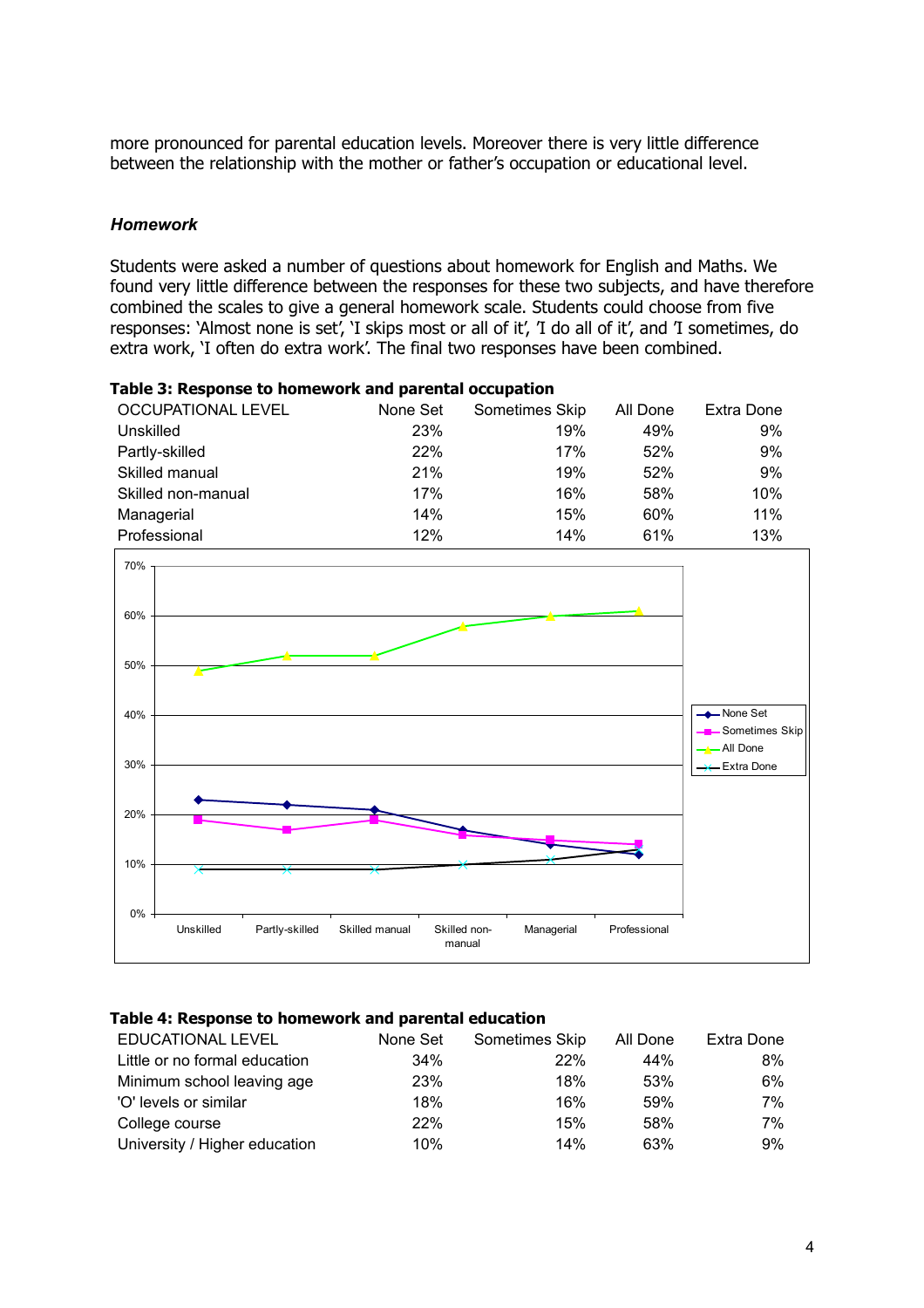

Again the relationships are quite clear, with the parents educational level being more closely related then occupation to the children's responses about homework. Perhaps the most striking finding is that 34% of children whose parents have little formal education claim that none or almost none is set (there is a similar although less extreme relationship when looking at occupation). Even accepting that students' reports of how much homework is set might not necessarily agree with what teachers would report, this does seem surprisingly high – ie. it would seem highly likely that they really are not getting much homework. This suggests that the children of less educated parents are much more likely to be either in classes or schools that do not set much homework.

Looking at the other end of the scale, the parents educational level does not appear to have any effect on the relatively small percent (6-9%) of children who do extra work. And whilst there is a relationship in terms of parental occupation this is less significant. This would suggest that children can be inspired or encouraged to do extra work that might make a difference to educational outcomes, and that socioeconomic factors do not limit this.

The clear overall trend that children whose parents are from higher SES groups and especially those whose parents have more formal education are more likely to complete all of their homework, and less likely to skip any of it.

## *Analyses using combined measure of socioeconomic status (SES)*

Using the four different variables (Father's occupation, Mother's occupation, Father's education, Mother's education) to indicate socioeconomic status makes it quite difficult to summarise the relationships. In order to make patterns clearer we produced a composite measure of socioeconomic status (SES) by standardising each of the four YELLIS SES variables and calculating a mean value for each student. This aggregated measure had an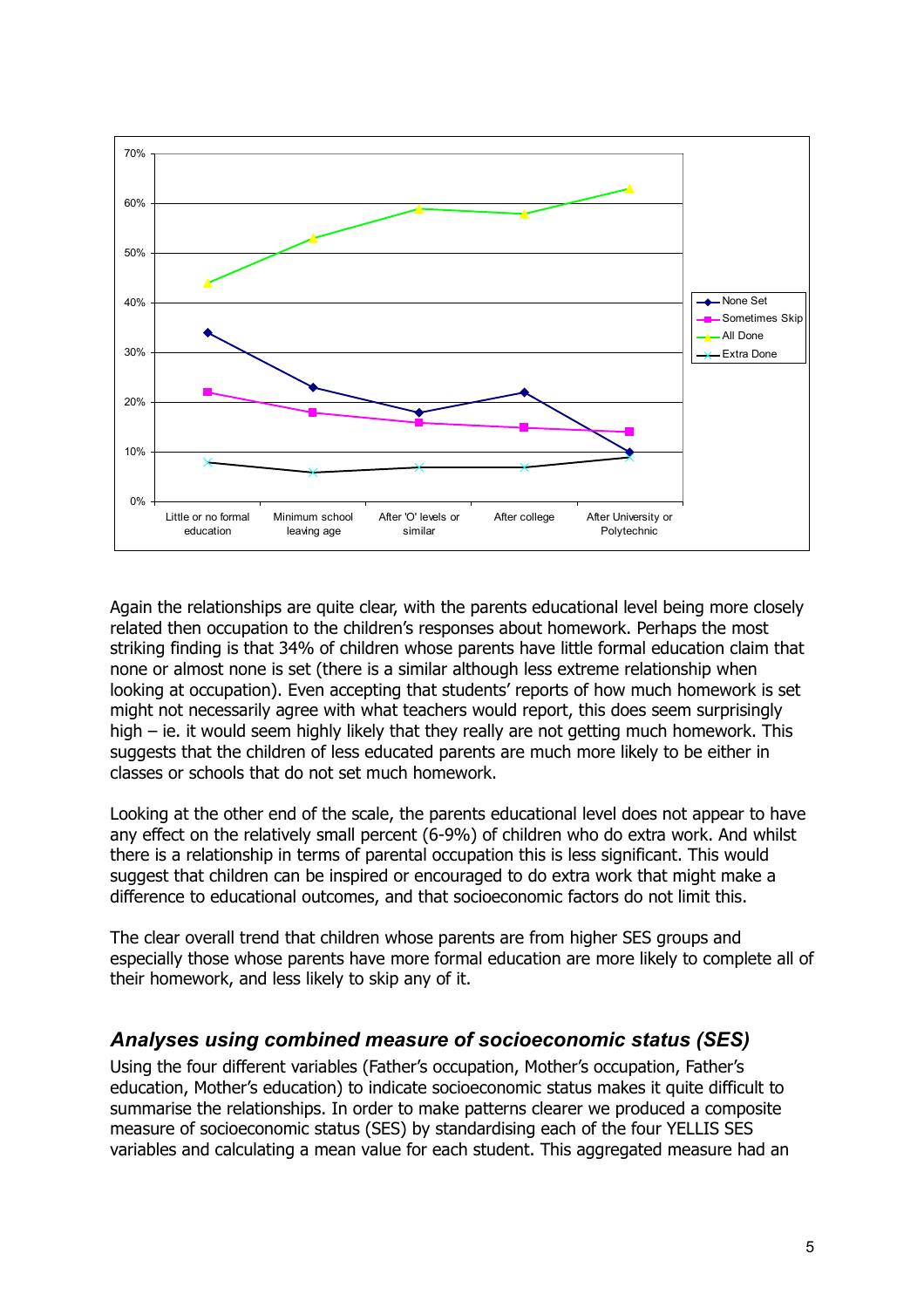internal consistency (Cronbach's alpha) of 0.70. The top and bottom quartile of scores on this combined SES measure were identified and the percentages of each who gave particular responses on key variables were calculated. We have included a number of additional variables beyond homework and reading at this stage which help illustrate what appear to be key differences according to SES:





The relationship between out of school educational activities (homework and reading) and SES is clearly evident in this analysis. The relationship between SES and the number of books in the house is not surprising. Nor is soothe relationship between SES and levels of book-borrowing from public libraries. The number of computers available is also significant, with more and more homework requiring access to computers and the internet, as well as the need to make applications (such as to university) on-line. The question that asks whether someone at home asks about school is important. The responses suggest that parents from higher social classes take more interest in their children's education.

The relationship between club attendance (both daytime and after school) and SES is evident, although perhaps not necessarily as easy to explain. As regards attendance at afterschool clubs, it might be that higher SES parents are more likely to be able to arrange transport. However, this would probably not apply to daytime clubs. This raises an important question as to whether the social class difference occurs within schools, with low-SES children being less likely to attend clubs, or is it that the schools which children from lower SES backgrounds often attend provide less opportunities. Either way these are important policy level questions.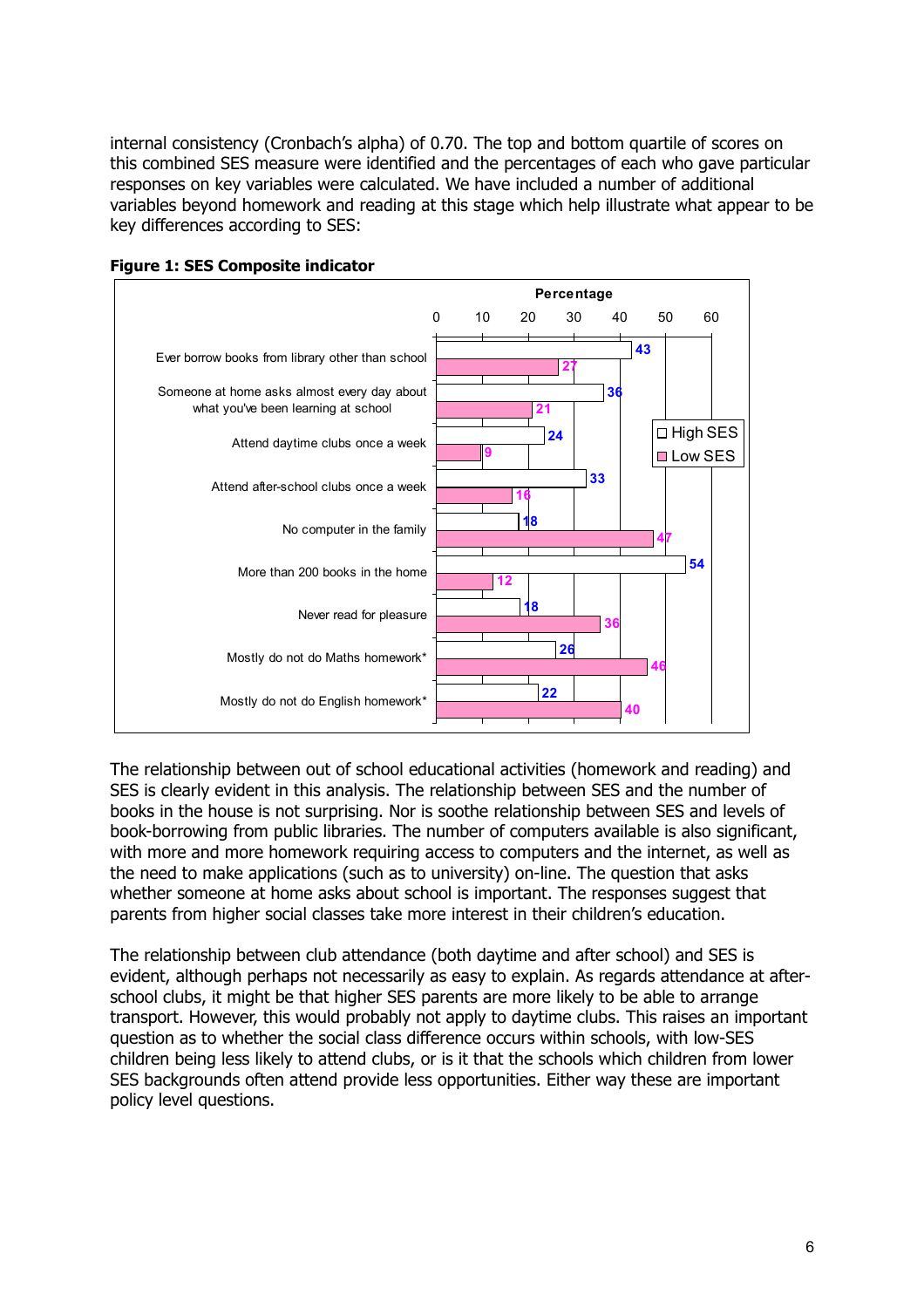## *ONS UK Time Use Survey 2000*

As with the CEM data we looked firstly at children's reading in terms of parental social class and educational level, and then time spent on homework, again in terms of parental social class and educational level.

For the ONS data we have reported the mean time (in minutes), standard deviations and a number of observations. A potential limitation caused by the collection methods in these data are the large standard deviations (spread) associated with each level of occupation and educational level, particularly compared to the overall standard deviation. This shows that the proportion of variation explained by these factors is relatively small and other factors will play some part.

## *Reading*

#### **Table 5: Reading and Parent's social class**

|                                    | Weekdays |    |     | Weekends |    |     |
|------------------------------------|----------|----|-----|----------|----|-----|
|                                    | м        |    |     | м        |    |     |
| Parent's social class <sup>3</sup> | ean      | D  | Obs | ean      |    | Obs |
| Managers/Professionals             | 10       | 25 | 327 | 15       |    | 329 |
| Intermediate                       | 10       | 33 | 387 | 12.      | 32 | 386 |
| Routine/unskilled                  |          | 22 | 322 | 10       | 34 | 324 |



<span id="page-6-0"></span><sup>&</sup>lt;sup>3</sup> The register generals six classifications as used in the CEM were grouped together to give a three point scale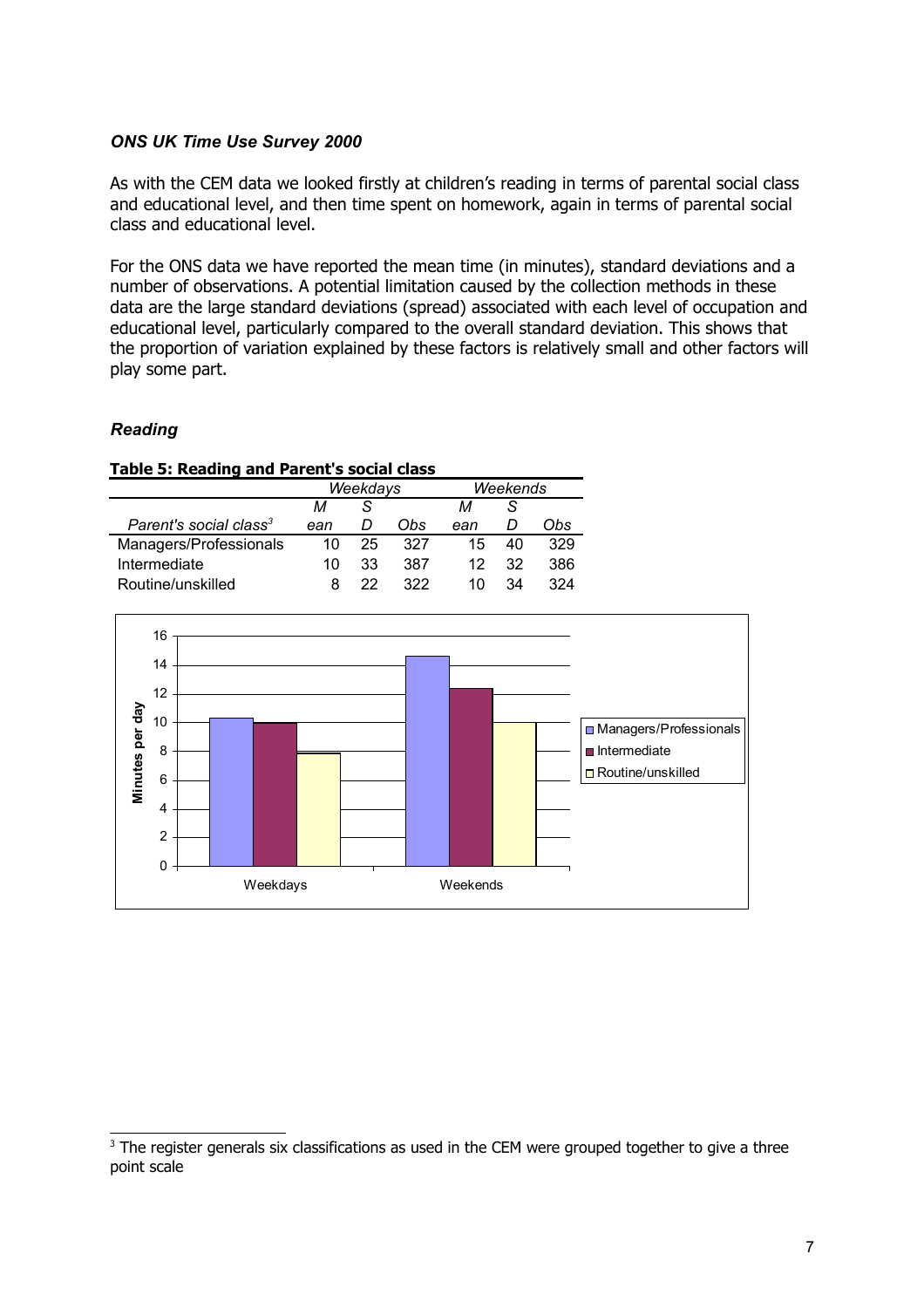| Table of Regullig and Farent's caucacional Icvel |          |    |          |     |     |     |  |
|--------------------------------------------------|----------|----|----------|-----|-----|-----|--|
|                                                  | Weekdays |    | Weekends |     |     |     |  |
| Parent's educational                             | м        | S  |          | м   |     |     |  |
| level                                            | ean      | D  | Obs      | ean | , ו | Obs |  |
| Degree                                           | 18       | 45 | 156      | 21  | 41  | 156 |  |
| Higher ed/A level                                | 8        | 23 | 266      | 13  | 39  | 264 |  |
| O level                                          | 6        | 19 | 182      | 9   | 25  | 183 |  |
| <b>Below O level</b>                             | 9        | 25 | 492      | 11  | 32  | 495 |  |

**Table 6: Reading and Parent's educational level**



With the limitations of the high SD it appears that, as with the CEM data, parental educational level is more closely associated with children's reading than their social class. This finding may have important implications.

We also note that whilst looking at this issue from the perspective of social class there is, as would be expected, a gradient from high to low and the amount of reading the children do. However, when looking at parental qualifications those with 'O' levels score the lowest (as opposed to those with qualifications below O level, as might be expected). This also occurs for homework at the weekends. The reasons for this are not immediately obvious and require further investigation, although it may simply be a classification issue.

## *Homework*

| Table 7: Homework and parent's social class |     |          |     |                 |          |     |  |
|---------------------------------------------|-----|----------|-----|-----------------|----------|-----|--|
|                                             |     | Weekdays |     |                 | Weekends |     |  |
|                                             | м   |          |     | м               | S.       |     |  |
| Parent's social class                       | ean |          | Obs | ean             |          | Obs |  |
| Managers/Professionals                      | 19  | 41       | 327 | 15              | 38       | 329 |  |
| Intermediate                                | 17  | 31       | 387 | 12              | 37       | 386 |  |
| Routine/unskilled                           | 15  | 28       | 322 | 12 <sub>1</sub> | 32       | 324 |  |

**Table 7: Homework and parent's social class**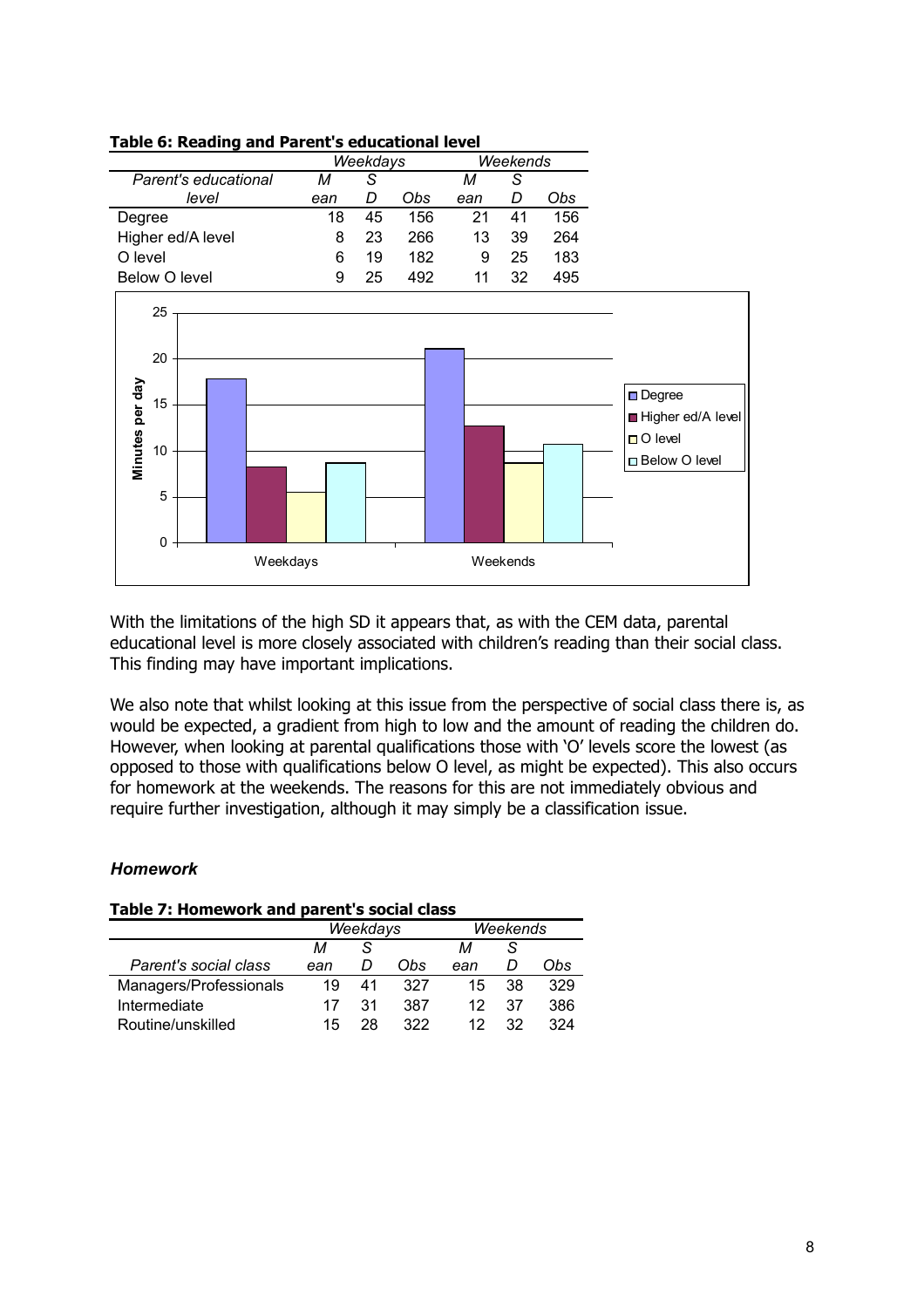

## **Table 8: Homework and parent's educational level**

|                      | Weekdays |    |     | Weekends |    |     |
|----------------------|----------|----|-----|----------|----|-----|
| Parent's educational | м        | S  |     | м        | S  |     |
| level                | ean      |    | Obs | ean      | D  | Obs |
| Degree               | 28       | 49 | 156 | 17       | 43 | 156 |
| Higher ed/A level    | 15       | 31 | 266 | 14       | 37 | 264 |
| O level              | 15       | 31 | 182 | 10       | 31 | 183 |
| Below O level        | 14       | 28 | 492 | 13       | 35 | 495 |



Again the relationship between parental education and time spent on homework is stronger than the relationship with occupation, and as such this agrees with the CEM data. As a general point the ONS data shows that the relationships largely remain when comparing weekdays and weekends. Moreover, children appear to do more of their homework during the week rather than at the weekends, when they do more reading (albeit not a great deal in absolute terms) for pleasure.

Overall, children with graduate parents report that they spend almost twice as much time on homework than children whose parents are less well educated. This is a very substantial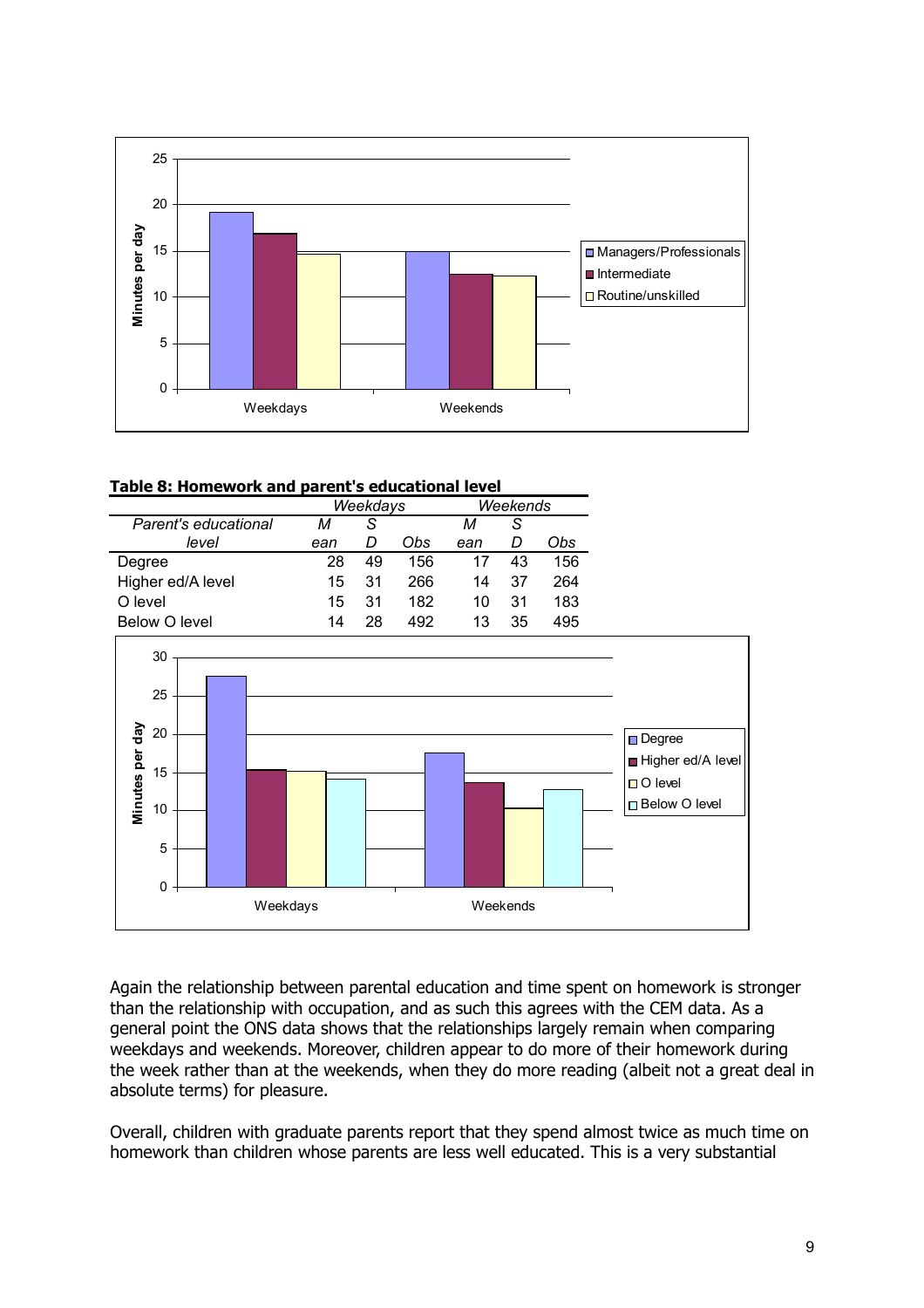difference, though we must remember that it is affected by the high level of variation (SD) within the groups.

# **Summary and some other perspectives**

The key overall messages are quite clear, namely that parental education is closely linked to the amount of reading children do, as well as their attitudes to homework. Whilst we would accept that a causal link with reading may exist (ie. parents who have benefitted from higher education are more likely to encourage their children to read for pleasure), the relationship with homework is less clear, in that this would seem to be much more to do with the types of schools the children from each SES group attend.

The somewhat stark finding that a third of children whose parents have had little formal education hardly get any homework does raise questions about what is happening in some of our schools. Indeed, this finding was largely evident for all children except those with university educated parents where 'only' 10% claimed they were not generally set homework. Interestingly looking at those children who did some extra homework<sup>[4](#page-9-0)</sup> we found no difference in terms of parental education with about 8% across all groups claiming to do more than set. This does perhaps demonstrate what some schools can do, possibly through offering encouragement and support to all of the students.

These findings are largely consistent with forthcoming research<sup>[5](#page-9-1)</sup> based on data collected under the Longitudinal Study of Young People in England (LSYPE) and the Avon Longitudinal Study of Parents and Children (ALSPAC). Of particular note from these datasets are the very significant differences in terms of private tuition between the highest and lowest SES groups. This is very much in line with an Ipsos MORI Poll in 2009 commissioned by the Sutton Trust on 11-16 year old students in state schools which found that the proportion of students receiving private tuition has increased in five years from 18% to 22% nationally. Pupils with two working parents were found to be more likely to have private/home tuition than those whose parents are not working (22% compared with 15%). [6](#page-9-2) Clearly, extra tuition to support school work can make a significant difference to all children, and particularly so for children from more disadvantaged backgrounds who may need to 'catch-up' with their peers - for whom it is of course less available.

Overall, our finding suggest that children with more highly educated parents spend more time doing educational activities (both in and outside of school), and there is evidence that this increased time will lead to better outcomes for those children. For example, Alexander et al (2001) conclude that the social class attainment gap 'can be traced mainly to the out-ofschool environment (i.e. influences situated in home and community) $\frac{7}{7}$  $\frac{7}{7}$  $\frac{7}{7}$ . Meanwhile, other major reviews have concluded that there is evidence for homework having a positive

<span id="page-9-0"></span><sup>&</sup>lt;sup>4</sup> We are not though making the case here for more homework per se as a means of raising attainment

<span id="page-9-1"></span><sup>&</sup>lt;sup>5</sup> Goodman, A and Gregg, P (2010) Forthcoming

<span id="page-9-2"></span><sup>6</sup> See: http://www.suttontrust.com/reports/Mori080609.pdf

<span id="page-9-3"></span> $^7$  Schools, Achievement, and Inequality: A Seasonal Perspective, Karl L. Alexander, Doris R. Entwisle and Linda S. Olson in Educational Evaluation and Policy Analysis, Vol. 23, No. 2, 171-191 (2001) at: http://epa.sagepub.com/cgi/content/short/23/2/171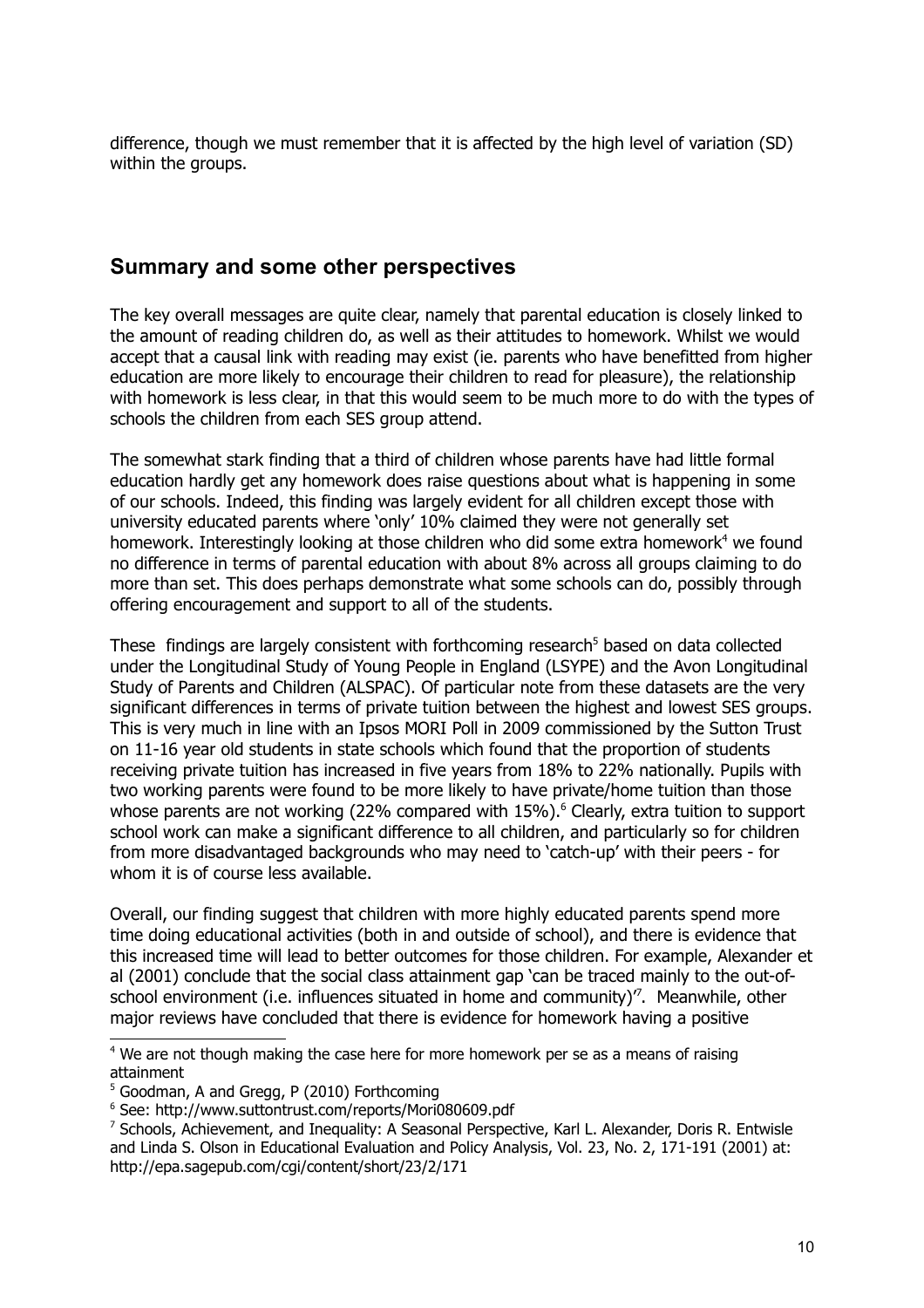influence on student achievement, and that reducing long summer breaks is associated with higher achievement for economically disadvantaged students in particular.<sup>[8](#page-10-0)</sup>

# **Potential policy implications**

With respect to educational policy, two messages in particular arise from this review. Firstly, it is the level of parental education that appears to be the main driver of children's attitudes and approaches to learning and education; and secondly, there may be a cycle of - low parental attainment leading to low pupil attainment – and so on. We do recognise that current policies<sup>[9](#page-10-1)</sup> (eg. narrowing the gap, raising attainment for all, and targeting support) are at least in part aimed at addressing these issues, and more specific interventions such as Sure Start and Full Service Extended Schools (FSES) may help. However, in the case of FSES for example, whilst there have been some benefits<sup>[10](#page-10-2)</sup>, regrettably, there has not been any impact on student outcomes<sup>[11](#page-10-3)</sup> which may help break the long term cycle (besides helping the students in the short term).

This we feel supports the need for more research to better understand complex relationships between parental education (as well as other SES factors) and children's attitudes to learning and their eventual educational outcomes. Further analyses of the two datasets used in this report would be useful as would other CEM datasets. This would include those that look at younger children. Importantly CEM data is collected on a whole cohort basis, so would provide useful information on the school perspective – which is an essential part of any further research in this area. In addition detailed analyses of the various cohort datasets, both ALSPAC and LSYPE, as well as the Millennium Cohort Study (MCS) would provide very useful perspectives, in particular on parent and child interactions.

Finally a number of carefully designed intervention studies could be carried out which would allow various hypotheses (including those generated from the above research) to be tested. In practice a number of different interventions could be applied in a variety of school and social settings, and through a monitoring process the impact on the children could be assessed and their progress through school and beyond tracked.

<span id="page-10-0"></span><sup>&</sup>lt;sup>8</sup>See: Cooper, H., Robinson, J. C., & Patall, E .A. (2006). Does homework improve academic achievement? A synthesis of research, 1987-2003. Review of Educational Research, 76, 1-62. at [http://rer.sagepub.com/cgi/content/short/76/1/1;](http://rer.sagepub.com/cgi/content/short/76/1/1) and Cooper, H., Valentine, J. C., Charleton, K., & Barnett, A. (2003). The effects of modified school calendars on student achievement and school community attitudes: A research synthesis. Review of Educational Research, 73, 1-52, at http://rer.sagepub.com/cgi/content/abstract/73/1/1

<span id="page-10-1"></span> $9$  Eg Departmental Strategic Object 4 (Close the gap in educational achievement for children from disadvantaged backgrounds) DCSF, Analysis and Evidence Strategy 2009-10

<span id="page-10-2"></span><sup>&</sup>lt;sup>10</sup> Cummings, C. etal, (2007), Evaluation of the Full Service Extended Schools Initiative: Final Report. **DCSF** 

<span id="page-10-3"></span> $11$  As measured by Key Stage outcomes using the National Pupil Database (P 133)